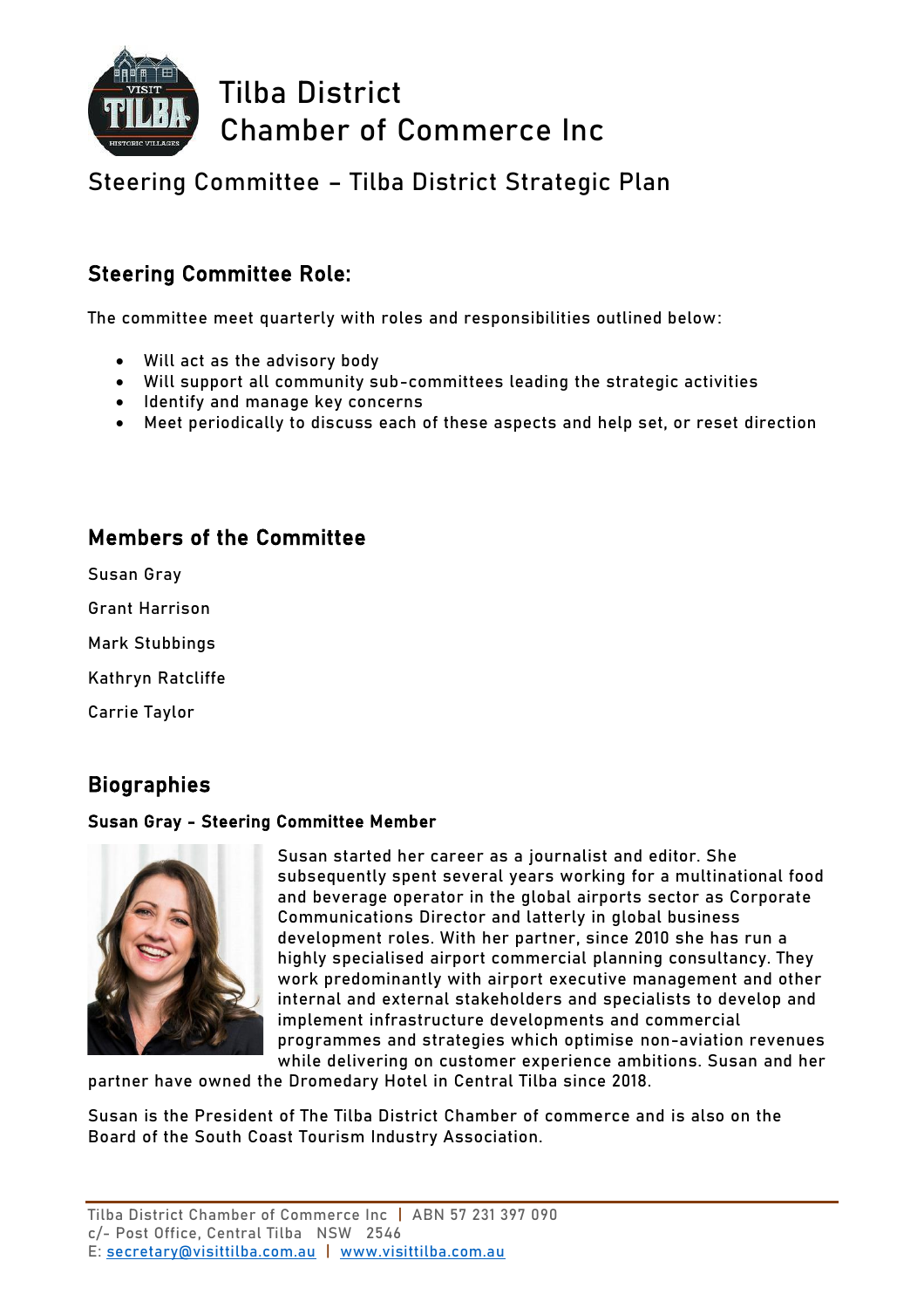

**Tilba District Chamber of Commerce Inc**

# **Steering Committee – Tilba District Strategic Plan**

#### Grant Harrison - Steering Committee Member

After a career as a senior official in the Australian parliament, providing research and advisory support for parliamentarians, Grant worked for international development assistance companies and civil society organizations; held leadership positions at the Centre for Democratic Institutions at the Australian National University; and was a consultant for the United Nations and the International Parliamentary Union.



In these later roles, Grant designed, delivered and evaluated programs of capacity building assistance for parliaments, political

parties and civil society activists in Papua New Guinea, the Solomon Islands, Vanuatu, Indonesia, China and Myanmar. Grant specialized in systems of governance, particularly parliamentary accountability, and in policy analysis.

#### Mark Stubbings - Steering Committee Member



A former lawyer with over 30 years' experience, as Real Estate Sector Leader at law firm Allens Linklaters, Mark was the lead partner on many major real estate developments and transactions. Mark was also a member of the firm's leadership team which developed and implemented a series of significant changes at the firm, including the ways in which the partners and staff worked in all Australian offices.

Mark now serves on various boards and committees for not-for-profits, charities and other organisations. He is currently a member of the project steering group and an advisor to the board of Gulgul Nyugang Aboriginal Corporation in the purchase of land, application for development approval and construction of a drug and alcohol rehabilitation centre for women on the Central Coast, to be known as The Glen for Women funded by \$9 million from the Federal Department of Health; obtaining \$4 million State Government grant funding and helping project manage the development of 60km of mountain bike trails for Narooma Mountain Bike Club; as Secretary of the Tilba Environment Landcarers; and in the past serving on the organising committee for Sculpture Bermagui.